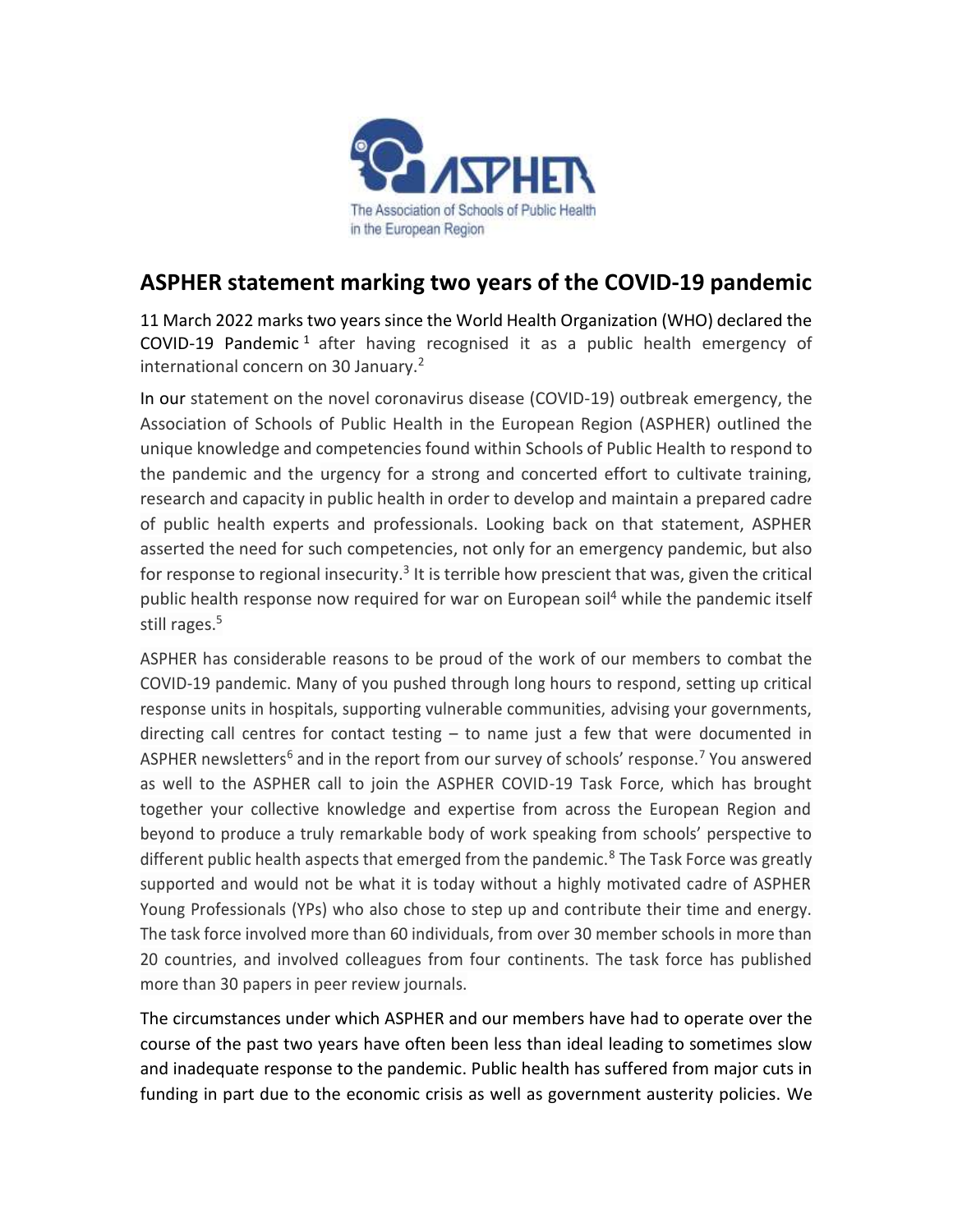must demand investment in public health<sup>9</sup>, and in primary care<sup>10</sup> to fill gaps in preparedness and resources, and to train and equip a competent public health workforce. This will be crucial in the decade to come as ASPHER will continue to highlight the pandemic's exacerbation of many health inequalities and their enduring legacies, and will help develop and support with the necessary competencies and capabilities in the public health workforce.<sup>11,12</sup>

At the same time we must also demand respect and protection for public health professionals. Public health has come into the public eye in ways that were unprecedented, after an extended time period when most in Europe have benefited from general good health, peace and wellbeing. However, too often there has been a failure to listen to recommendations of scientific experts and, more generally, a lack of dialogue between academia and policy-makers.<sup>9</sup> At times this has manifested itself to an extreme degree with threats of violence against scientists and public health professionals (from national experts to local practitioners) as people's frustration levels and fatigue have increased due to suffering wave after wave of confinement, restricted movement, and other decisions - many of which may be wrongly-portrayed as excessive public health measures. 13

For these reasons ASPHER believes the time is right and there can be no delay to implement the Association's professionalisation agenda. Together with the WHO, we have recently published the WHO-ASPHER Roadmap to Professionalization, which offers pragmatic recommendations for action to professionalize the public health workforce as a response to growing public health needs, and providing the clarity required for countries to justify investing in public health professionals, by financing their training, employment and continuous capacity-building, as well as establishing the resources and legal/professional frameworks required to develop and secure this workforce.<sup>14</sup> ASPHER values our developing partnership with sister associations across the six regions of the World Health Organization in the recently formed Global Network for Academic Public Health (GNAPH)<sup>15</sup> We join with them in calling for better global public health governance, training and teaching in the future<sup>16</sup> We call also on global leaders to bring about a new and fairer order in access to vaccines, $17$  and other health resources.

Finally, ASPHER wishes to congratulate and thank our Member schools and institutions, the ASPHER Covid-19 Task Force, ASPHER YPs, our partner organisations, and the whole of the public health workforce for your tireless efforts since the start of the pandemic and before. We remind you all to take the time to attend to your own wellbeing as you gather your energy to continue to fight the good fight to better the health of all people and the planet as we persist to confront today's many challenges and those that arrive on the horizon. You are ASPHER, and ASPHER stands with and through you all.

John Middleton, ASPHER President, 11 March 2022